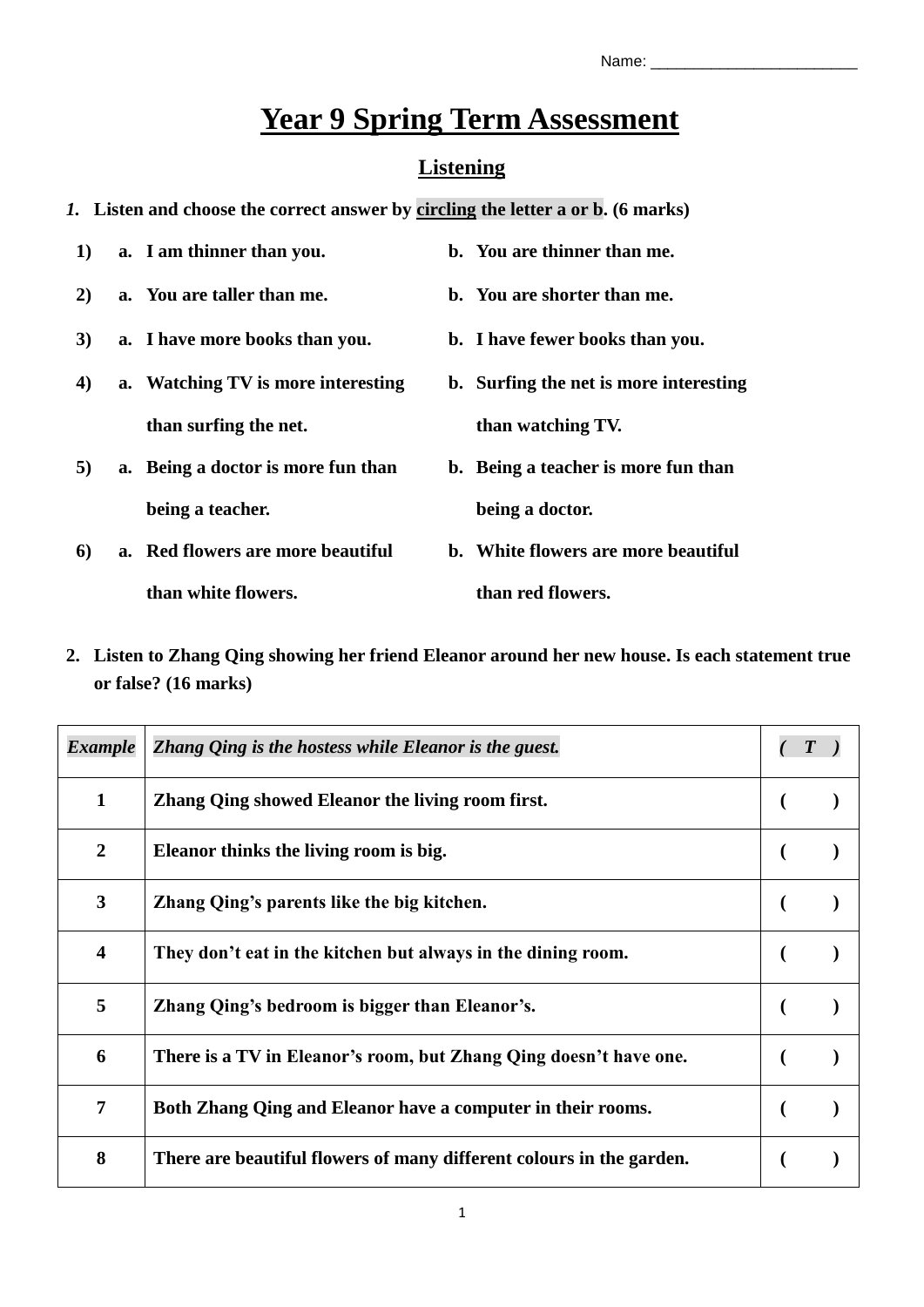| Name: |
|-------|
|-------|

**3. Listen and note down why the speaker likes each part of the house. (12 marks)**

*Example: Living room: This person likes watching TV and there is a TV in the living room.*

| Study: |  |  |  |
|--------|--|--|--|
|        |  |  |  |
|        |  |  |  |
|        |  |  |  |

## **Reading**

**1. Match each Chinese vocabulary with its English meaning. Write the number in the grid. (10 marks)**

| 1. 房子  | 2. 医生 | 3. 哥哥 | 4. 电影院   5.商店 |       |       |
|--------|-------|-------|---------------|-------|-------|
| 6. 图书馆 | 7. 左边 | 8. 老师 | 9. 银行         | 10.厨房 | 11. 要 |

| Example: older brother | $\overline{\mathbf{3}}$ |
|------------------------|-------------------------|
| cinema                 |                         |
| shop                   |                         |
| library                |                         |
| kitchen                |                         |
| teacher                |                         |
| left                   |                         |
| doctor                 |                         |
| bank                   |                         |
| future time marker     |                         |
| house                  |                         |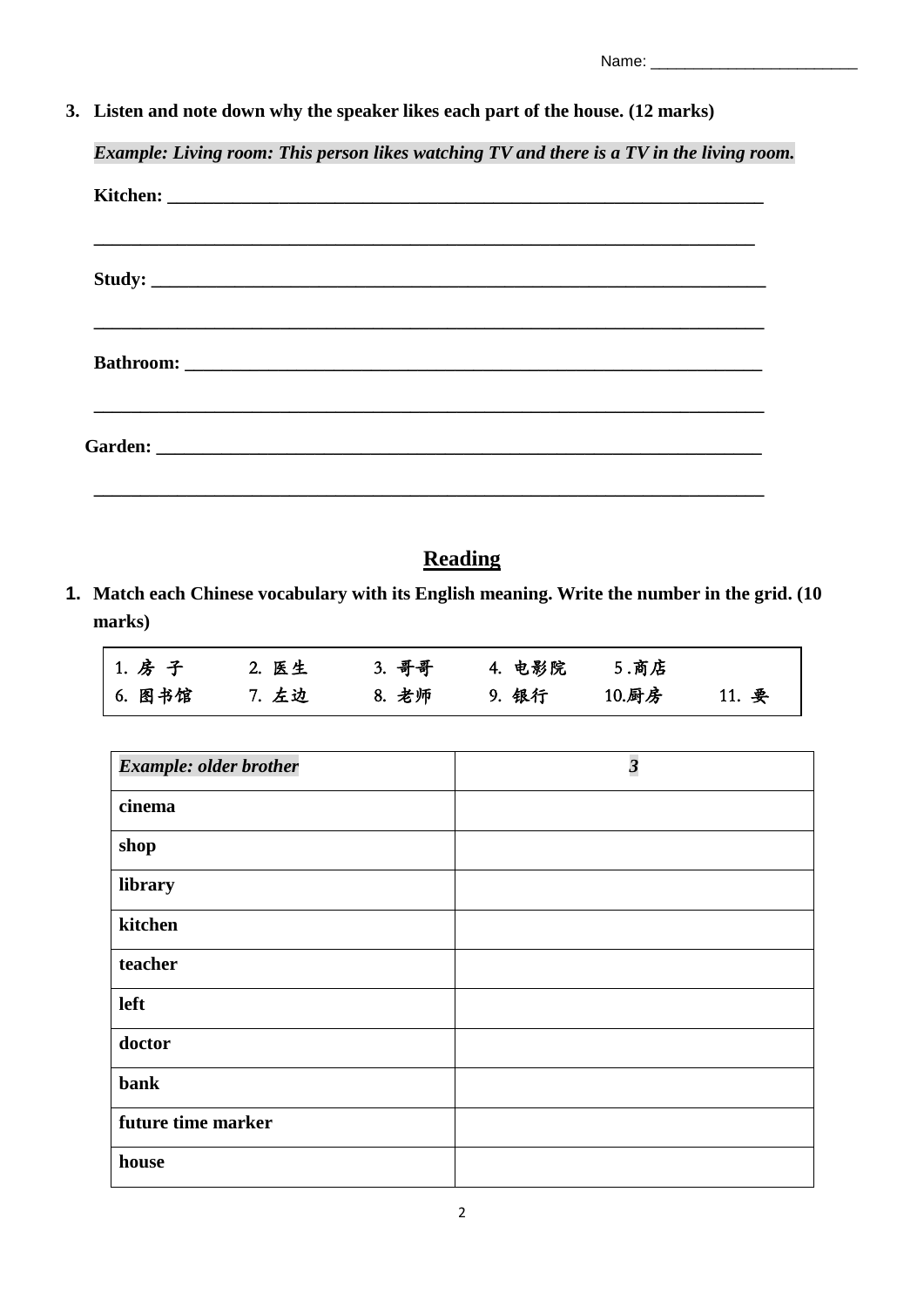Name:

**2. Match the questions/statements and responses. First answer is given to you an example. (10 marks)**

| <b>Questions/Statement</b> | <b>Answers</b> | <b>Responses:</b> |
|----------------------------|----------------|-------------------|
| 1. 你将来想做什么?                | e              | a. 我家在日本。         |
| 3. 你周末要去哪儿?                |                | b. 坐公共汽车。         |
| 2. 他有几个孩子?                 |                | c. 一个儿子, 两个女儿。    |
| 4. 你怎么去邮局?                 |                | d. 图书馆和运动中心。      |
| 5. 火车站在哪儿?                 |                | e. 工程师。           |
| 6. 我住在英国, 你呢?              |                | f. 在公园左边。         |

| <b>Responses:</b> |
|-------------------|
| a. 我家在日本。         |
| <b>b.</b> 坐公共汽车。  |
| 一个儿子,两个女儿。        |
| d. 图书馆和运动中心。      |
| e. 工程师。           |
| f. 在公园左边。         |

**3. Read the paragraph below and answer the questions in English. (10 marks)**

我 叫 舒 乐 **(Shu le)**, 我十三岁。 我 家 有四 口 人 , 爸 爸、 妈妈 、 一 个 姐 姐和 我。 我 家 在邮局的右边,银行的前边。我家的房子不大也不小,有三个厕所、两个浴室、一 个客厅、一个饭厅, 一个厨房和三个卧室。我的卧室比爸爸妈妈的卧室小, 比姐姐 的卧室大。我家没有花园。我爸爸是商人,妈妈是科学家,姐姐是演员因为她很漂 亮。我将来想做记者因为我觉得这个工作很好玩儿。

| <b>Questions</b>                        | Answers |
|-----------------------------------------|---------|
| 1) Which side is the post office? Which |         |
| side is the bank?                       |         |
| 2) How many toilets and bathrooms       |         |
| do they have?                           |         |
| 3) Whose bedroom is the smallest?       |         |
| Do they have a garden?                  |         |
| 4) What do Shule's parents do?          |         |
|                                         |         |
| 5) What job does Shule like to do?      |         |
| Why?                                    |         |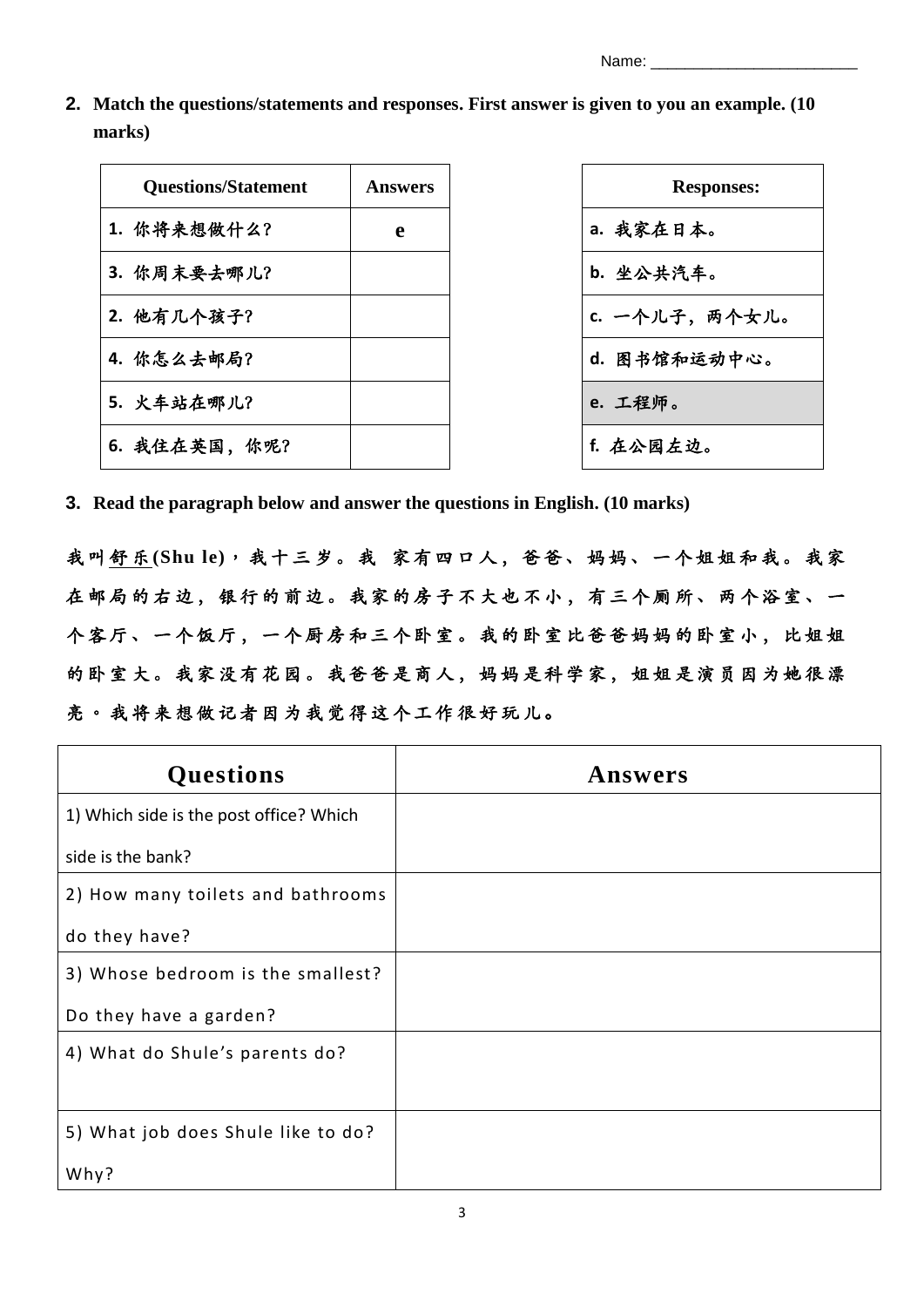**4. Translate the following from Chinese to English. (15 marks)**

1) 下个星期六我要去女朋友家,因为星期六是她的生日。

2) 上个周末我和朋友一起去了法国海边。我们觉得在海边游泳很好玩儿。

3) 我小的时候想做演员, 但是(but)我现在想做科学家因为我觉得科学很有意思。

4) 姐姐的卧室比我的卧室大。她有一个很大的书架因为她喜欢看书。

5) 我家的左边有一个大公园。我每天早上去公园跑步。我喜欢一边跑步一边听音乐。

#### **Writing**

#### **1. Translate the English vocabulary into Chinese. (10 marks)**

| house | In the future | journalis | front | actor |
|-------|---------------|-----------|-------|-------|
|       |               |           |       |       |